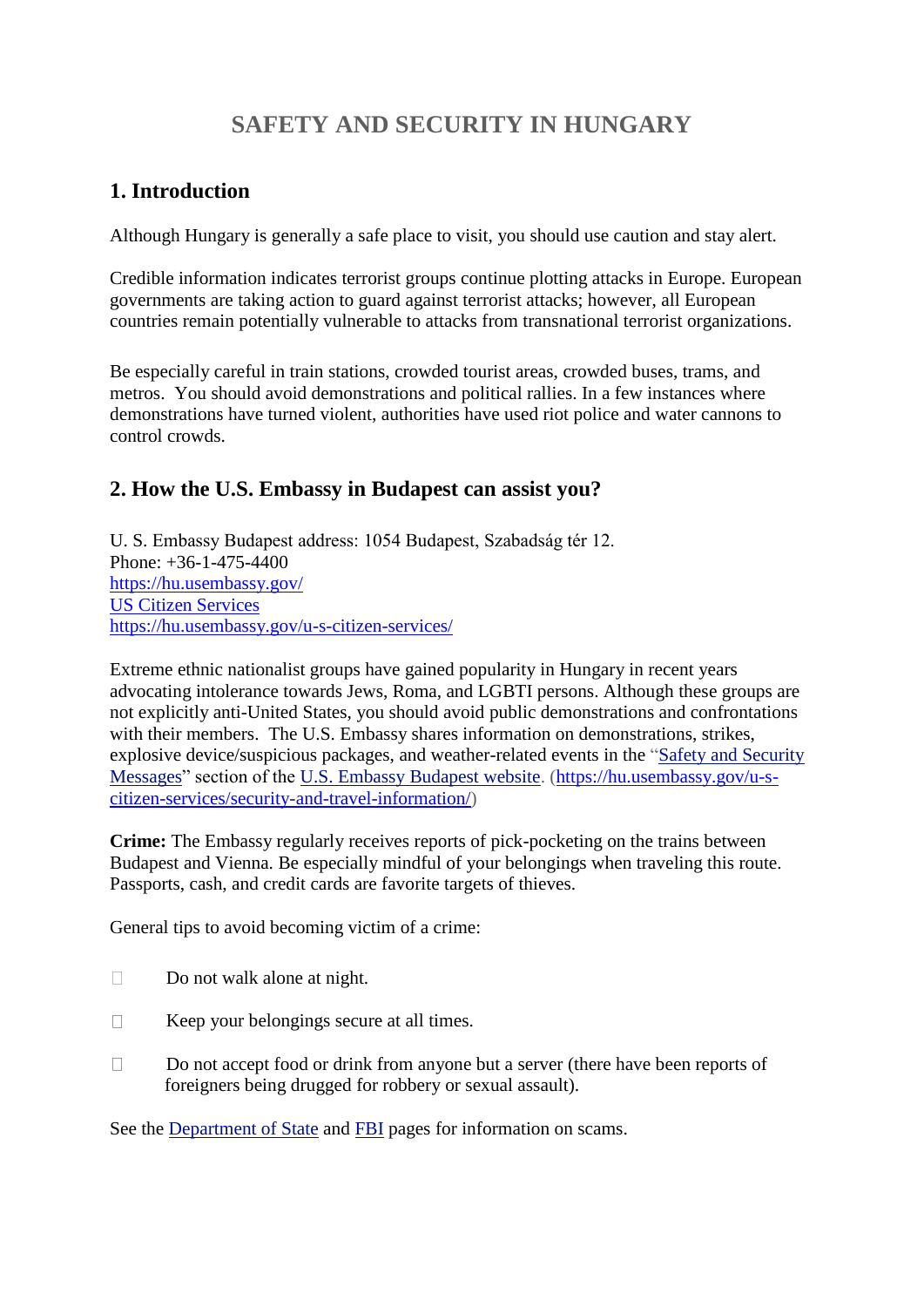#### **Victims of Crime:**

Hungarian authorities are responsible for investigating and prosecuting crimes. **Report crimes to the local police by calling 107 or 112, and contact the U.S. Embassy at (36)(1) 475-4444.**

Please also notify the Fulbright Commission's American Program Officer and/or Executive Director.

See our webpage on [help for U.S. victims of crime overseas.](http://travel.state.gov/content/passports/en/emergencies/victims.html)

We can assist you with a variety of needs, including:

- help you find appropriate medical care
- assist you in reporting a crime to the police
- contact relatives or friends with your written consent
- explain the local criminal justice process in general terms
- provide a list of local attorneys
- provide our information on [victims' compensation programs in the United States](http://travel.state.gov/content/passports/english/emergencies/victims.html)
- provide an emergency loan for repatriation to the United States and/or limited medical support in cases of destitution
- help you find accommodation and arrange flights home
- replace a stolen or lost passport

**Domestic Violence:** U.S. citizen victims of domestic violence may contact the Embassy for assistance.

#### **For further information:**

- Enroll in the [Smart Traveler Enrollment Program](https://step.state.gov/step/) [\(STEP\)](https://step.state.gov/step/) to receive security messages and make it easier for us to locate you in an emergency.
- Call us in Washington at [1-888-407-4747](tel:%28888%29%20407-4747) toll-free in the United States and Canada or [1-202-501-4444](tel:%28202%29%20501-4444) from other countries from 8:00 a.m. to 8:00 p.m. Eastern Time, Monday through Friday (except U.S. federal holidays).
- See the [State Department's travel website](http://travel.state.gov/) for [Worldwide Caution,](http://travel.state.gov/content/passports/english/alertswarnings/worldwide-caution.html) Travel Warnings, and the [Europe Travel Alert.](https://travel.state.gov/content/passports/en/alertswarnings/Europe.html)
- Follow us on [Twitter](http://twitter.com/travelgov) and [Facebook.](http://www.facebook.com/travelgov)
- See [traveling safely abroad](http://travel.state.gov/content/passports/english/go/checklist.html) for useful travel tips.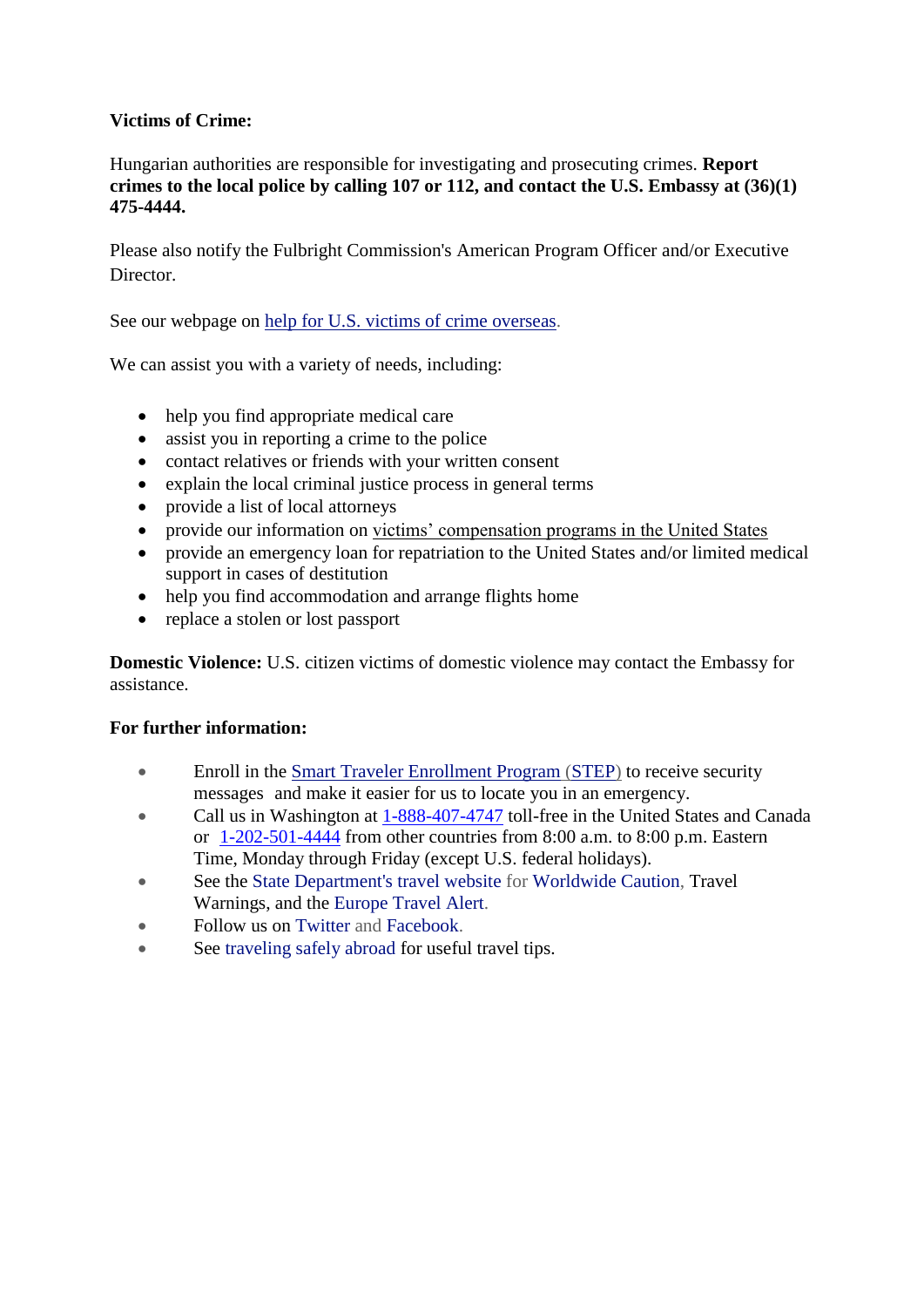#### **U.S. Embassy Emergency Assistance**

[https://hu.usembassy.gov/u-s-citizen-services/local-resources-of-u-s-citizens/emergency](https://hu.usembassy.gov/u-s-citizen-services/local-resources-of-u-s-citizens/emergency-assistance/)[assistance/](https://hu.usembassy.gov/u-s-citizen-services/local-resources-of-u-s-citizens/emergency-assistance/)

**If you are an American citizen with an after-hours (5 p.m.-8 a.m. and weekends/holidays) emergency, please call:**

**From the U.S.: 011 36 1 475-4400 In Hungary: (061) 475-4400**

**An Embassy duty officer will be on call to handle emergencies.**

**During working hours: Monday – Friday 8 a.m. – 5 p.m. please call:**

**From the U.S.: 011 36 1 475-4164 In Hungary: (061) 475-4164**

## **3. How the Hungarian Fulbright Commission can help?**

Fulbright Commission in Hungary: 1082 Budapest, Baross u. 62. Phone +36-1-462-8040 Fax: +36-1-252-0266 [www.fulbright.hu](file:///C:/Users/Test%20Center/AppData/Local/Temp/www.fulbright.hu) [info@fulbright.hu](mailto:info@fulbright.hu) If in trouble, contact us at the above phone number or contact the American Program Officer at +36-30-69 70 711

Precautions:

Have an ICE (in case of emergency) phone number of a Hungarian person/Fulbright Commission staff member in your cell phone.

Always keep business cards of the following people in your wallet/purse:

- Fulbright Commission staff
- Hungarian host, friends, acquaintances
- Take a taxi if you travel at night. Two companies we can recommend (save their numbers in your cell phone:

City Taxi [www.citytaxi.hu](http://www.citytaxi.hu/) (tel: 06 1 211-1111)

6x6 Taxi [www.6x6taxi.hu](http://www.6x6taxi.hu/) (tel: 06 1 666-6666)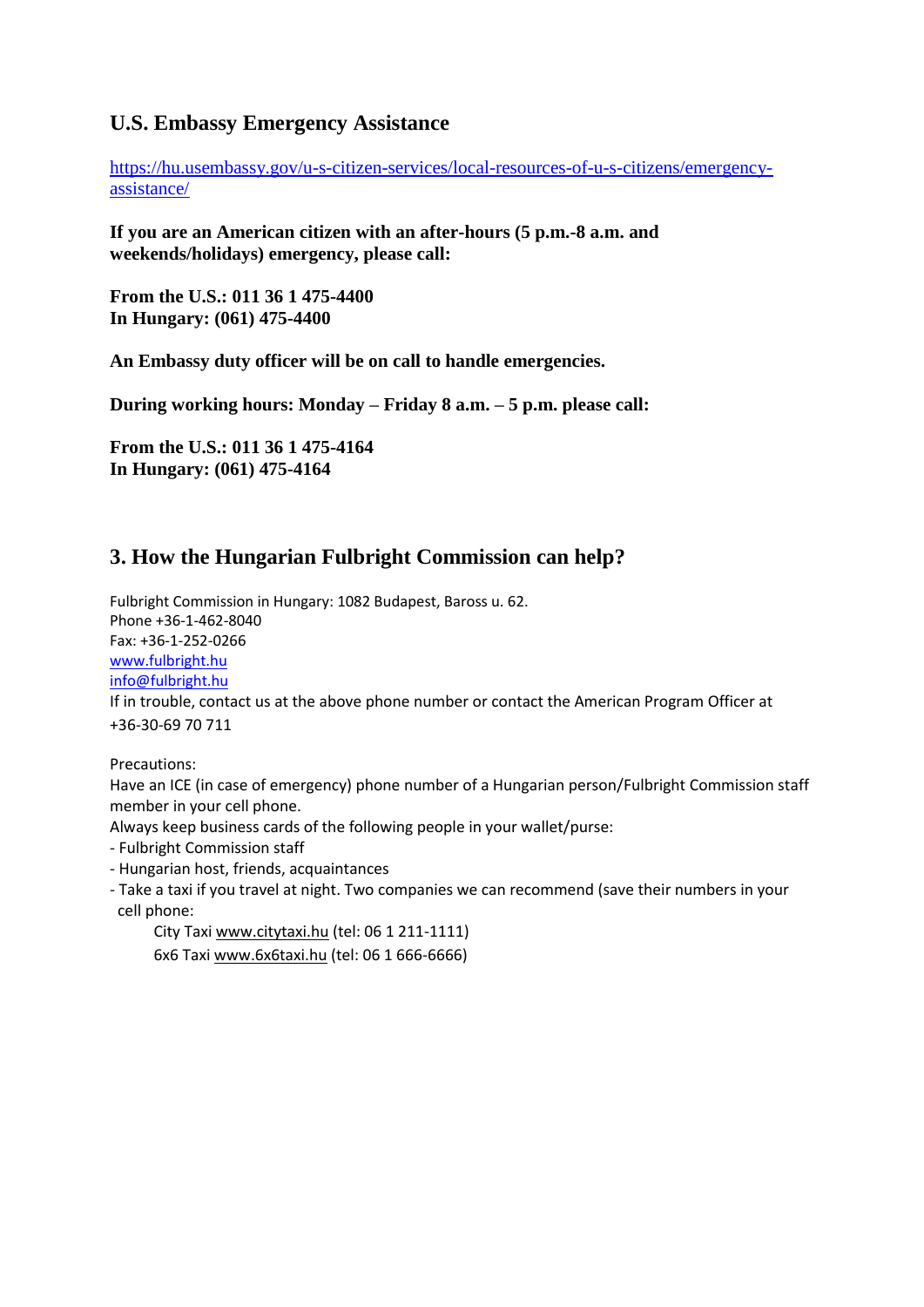#### **4. Police Stations near your home**

Please locate the nearest police station to your residence upon arrival in Hungary. Save its telephone number in your cell phone.

Police stations of Budapest's central districts and of cities where US Fulbrighters stay:

District 1: 1013 Budapest, Pauler u. 13., Phone: +36-1-457-5600

District 2: 1024 Budapest, Rómer Flóris u. 10., Phone: +36-1-346-1800

District 12: 1122 Budapest, Maros u. 3-5., Phone: +36-1-457-5650

District 5: 1051 Budapest, Szalay u. 11-13., Phone: +36-1-373-1000

District 6: 1063 Budapest, Szinyei Merse u. 4., Phone: +36-1-461-8141

District 7: 1071 Budapest, Dózsa György út 18-24., Phone: +36-1-461-8100

District 8: 1084 Budapest, Víg u. 36., Phone: +36-1-477-3700

District 9: 1096 Budapest, Haller u. 7-9., Phone: +36-1-455-4800

Pécs: 7622 Pécs, Vargha Damján u. 3., Phone: +36-72-504-400

Debrecen: 4024 Debrecen, Budai Ézsaiás u. 4., Phone: +36-52-516-400

Szeged: 6721 Szeged, Párizsi krt. 16-22., Phone: +36-62-562-400

Sümeg: 8330 Sümeg, Kossuth Lajos u. 34., Phone: 87/550-292

## **5. Health Emergencies**

Please locate the nearest clinic and hospital to your residence upon arrival. You are not enrolled in the Hungarian healthcare system so you will have to pay for treatments. You will need to file a claim with Seven Corners/ASPE insurance or your American university/work insurance provider for reimbursement. **US Department of State Accident and Sickness Program for Exchanges** (ASPE) information and benefit guide and forms to health care coverage are available at:

<https://www2.sevencorners.com/usdos/>

<https://www2.sevencorners.com/downloads/usdos/ASPEHealthBenefitGuide.pdf>

**English speaking medical services in Budapest (often do direct billing to Seven Corners):** 

RÓZSAKERT Medical Center – [www.medical-center.hu](file:///C:/Users/Test%20Center/AppData/Local/Temp/www.medical-center.hu)

FIRSTMED Centers – [www.firstmedcenters.com](file:///C:/Users/Test%20Center/AppData/Local/Temp/www.firstmedcenters.com)

IMS International Medical Services – [www.ims.hu](file:///C:/Users/Test%20Center/AppData/Local/Temp/www.ims.hu)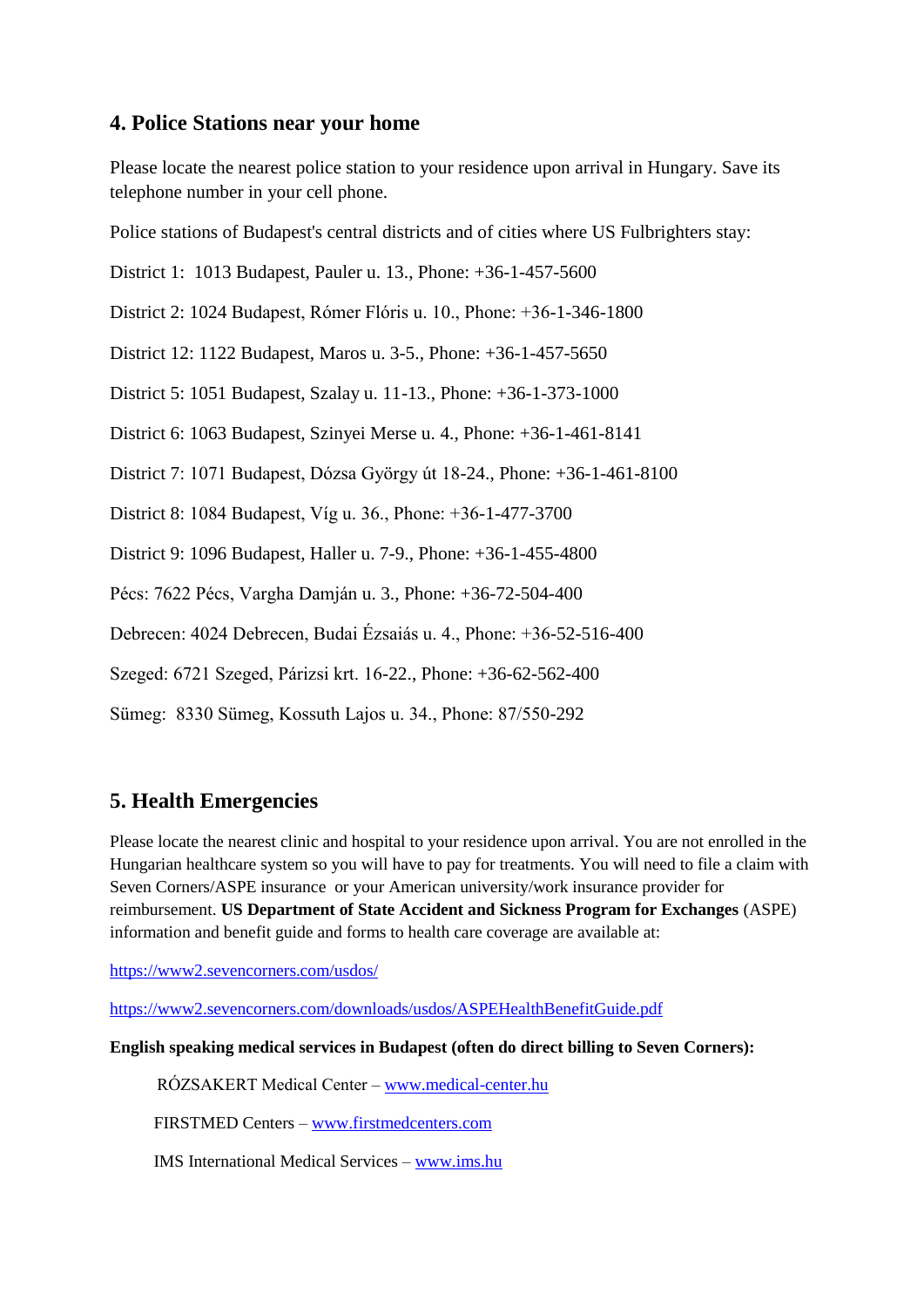### **6. Sexual Harrassment**

Sexual harassment is any unwelcome sexual advance, request for a sexual favor, or other verbal, nonverbal, or physical conduct of a sexual nature. It may include behaviors such as: unwanted deliberate touching or pinching; unwanted sexual looks and gestures; unwanted pressure for dates; unwanted sexual teasing or jokes, inappropriate questions of a sexual nature; inappropriate discussions of a sexual nature at work; pornography in your school or office; being followed or stalked.

Please be aware that behaviors that might be construed as sexual harassment in the U.S. are not necessarily considered as such in Hungary. This may be due in part to cultural differences, unfamiliarity with or confusion over cultural signs and cues, or lack of fluency in the language of communication. If someone is being persistent, be assertive and insist on being treated with respect. *Do not* sacrifice your personal safety, security or comfort zone. Set limits for what is acceptable to you and try to be consistent. Your complaint will be taken seriously; you will not be blamed or labelled as a troublemaker.

- Your safety is the most important issue. Inform your Program Officer as soon as possible and provide as much information as you can.
- The Commission will investigate the situation and contact the host institution. Legal procedures will be investigated and pursued if necessary.
- The situation will be discussed with the grantee, and if the grantee decides to file a police report, the Commission will take the necessary steps to assist in this.
- If the grantee wants to suspend the program, the circumstances will be discussed with the U.S. Department of State, Bureau Educational and Cultural Affairs.
- If the grantee wants to remain in the country, the Commission will do its best to make sure the grantee is safe and secure as possible.
- The Commission, in corporation with ECA and the U.S. Embassy Health Unit, will provide a professional counsellor or other advisor to assist the grantee.

Strategies to Reduce Sexual Harassment:

- Find a local ally examples may include a fellow faculty member, fellow student, neighbor, friends, other Fulbrighters
- Exercise caution when meeting people. Arrange the meeting in a public place or with others.
- Communicate clearly. Be assertive and insist on being treated with respect.